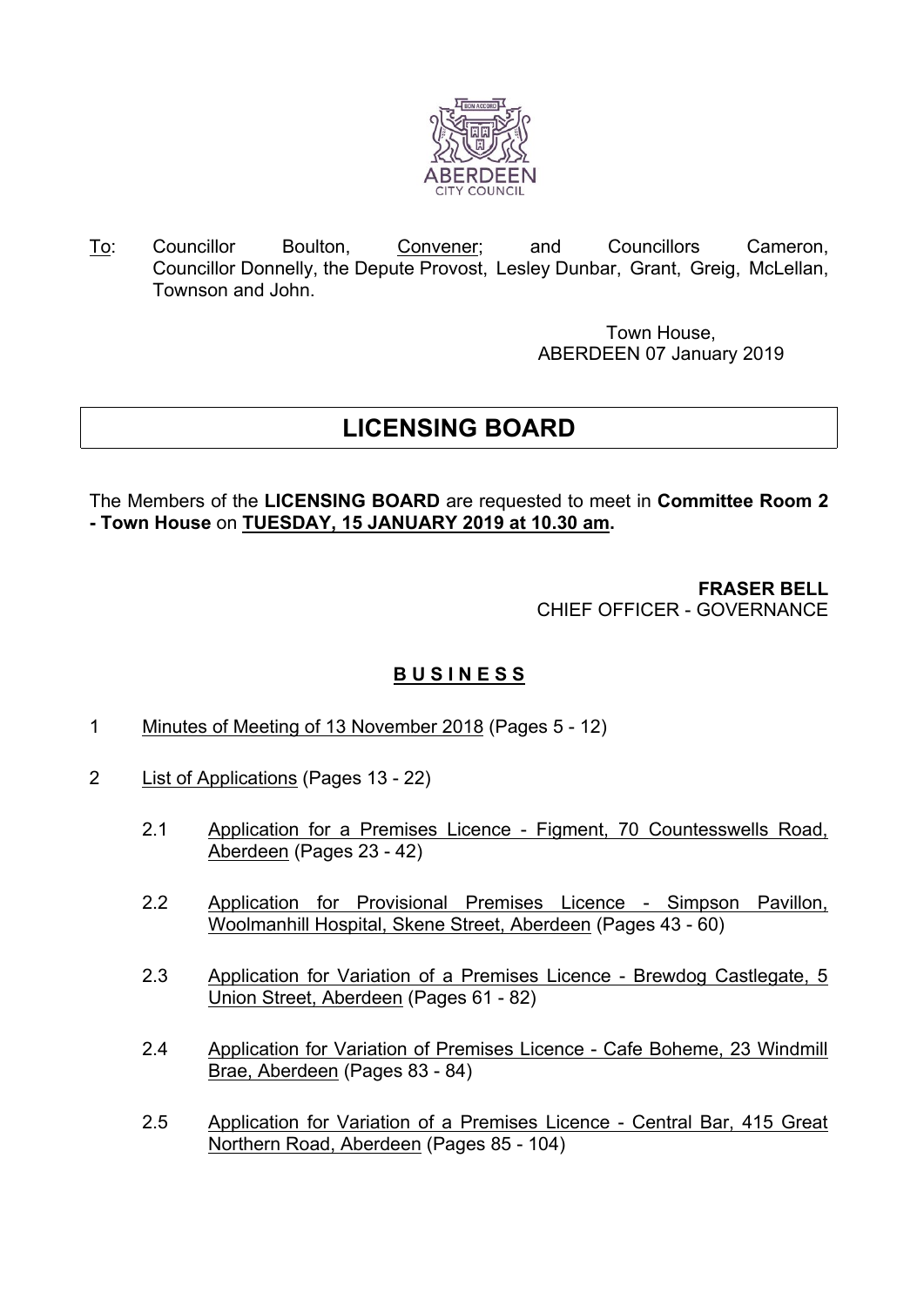- 2.6 Application for Variation of Premises Licence Grampian Bar, 21 Victoria Road, Aberdeen (Pages 105 - 122)
- 2.7 Application for Variation of Premises Licence Hush (unit 6) and JamJar (unit 10), The Galleria, Bon Accord Street, Aberdeen Pages 123 - 138)
- 2.8 Application for Variation of Premises Licence Langdkyes, Loirston Avenue, Cove Bay, Aberdeen (Pages 139 - 156)
- 2.9 Application for Variation of Premises Licence McNasty's, 37 Summer Street, Aberdeen Pages 157 - 178)
- 2.10 Application for Variation of Premises Licence Paramount Bar, 21 Bon Accord Street, Aberdeen (Pages 179 - 202)
- 2.11 Application for Variation of Premises Licence The Assembly, 3 Skene Terrace, Aberdeen (Pages 203 - 220)
- 2.12 Application for Variation of Premises Licence The Chester Hotel, 59 Queens Road, Aberdeen (Pages 221 - 238)
- 2.13 Application for Variation of Premises Licence The Raj Spice, Zara House, Burnside Drive, Dyce, Aberdeen (Pages 239 - 260)
- 2.14 Application for Variation of Premises Licence The Spiritualist, 67 Langstane Place, Aberdeen (Pages 261 - 280)
- 2.15 Application for Variation of Premises Licence Triplekirks (Ground Floor), Schoohill, Aberdeen (Pages 281 - 298)
- 3 Application for Renewal of a Personal Licence AC0893 (Pages 299 302)
- 4 Premises Licence Review in terms of Section 38 of the Licensing (Scotland) Act 2005
	- 4.1 AC0458 Rosco's, 449 Great Northern Road (Pages 303 306)
	- 4.2 AC857 Shack Restaurant, 57-63 Union Street, Aberdeen (Pages 307 310)
	- 4.3 AC0496 Shanghai Restaurant, 1 Portland Street, Aberdeen (Pages 311 314)